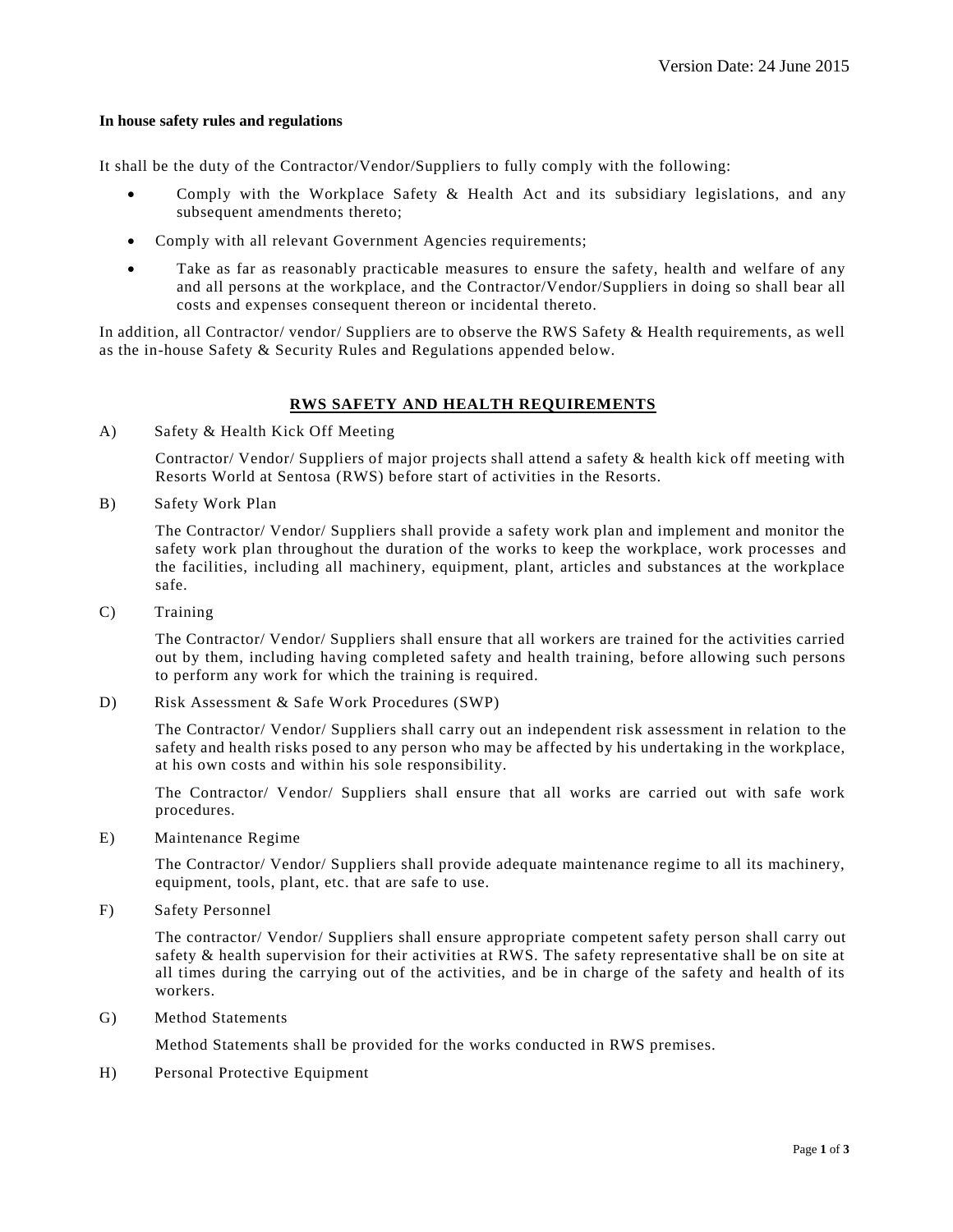The Contractor/ Vendor/ Suppliers shall provide workers with adequate instruction, information, training and any appropriate personal protective equipment for securing his safety, health and welfare while at work.

I) In House Safety Rules and Regulations

The Contractor/ Vendor/ Suppliers shall follow and comply with RWS In House Safety and Regulations. Failure to comply with the In House Safety and Regulations may result in work suspension at Contractor/ Vendor/ Suppliers own cost.

J) RWS Safety & Security Induction Course (SSIC)

The Contractor/ Vendor/ Suppliers shall be trained on the RWS Safety & Security Induction Course (SSIC) before they are allowed to work in the premises.

## **RWS IN-HOUSE SAFETY & SECURITY RULES AND REGULATIONS**

# A) Safety

- 1. Apply the necessary and relevant permits before carrying out the work. Apply RWS Permit-to-work (PTW) from FM&E's Operation Support Centre (OSC) prior any works carried out in RWS.
- 2. Apply and obtain approval for Hot Work Permit before hot works can be carried out.
- 3. All high risk work shall be closely supervised. (For example, but not limited to: Lifting, working at height, demolition, excavation, hot work & working in confined space).
- 4. Risk assessments shall be carried out and approved for both Routine and Non Routine work, before proceeding with the works.
- 5. Report major incidents within all incident or near-miss incident within RWS premises to the RWS project coordinator/ manager within 24 hours.
- 6. No impairment of fire protection system without informing Fire Command Centre (FCC) and obtaining approved Red Tag.
- 7. Do not obstruct any fire hydrant, extinguisher, hose reel, emergency equipment and emergency access.
- 8. Do not throw things from height. All materials shall be placed at least 1 metre away from the edge of the building or opening to prevent falling object hazards.
- 9. Any unsafe act and condition must be reported at once to the Supervisor for correcti ve and preventive measures.
- 10. All workers to wear appropriate attire and type -approved personal protective equipment when working in RWS.
- 11. Adhere to all warning signs and notices displayed.
- 12. Only trained and authorized persons are allowed to operate any equipment and machinery.
- 13. Do not attempt to repair or alter any equipment if you are not authorized or competent to do so.
- 14. Do not take short cut. Only use proper work methods and authorized access.
- 15. FM&E approval must be sought before tapping any utilities within the resorts.